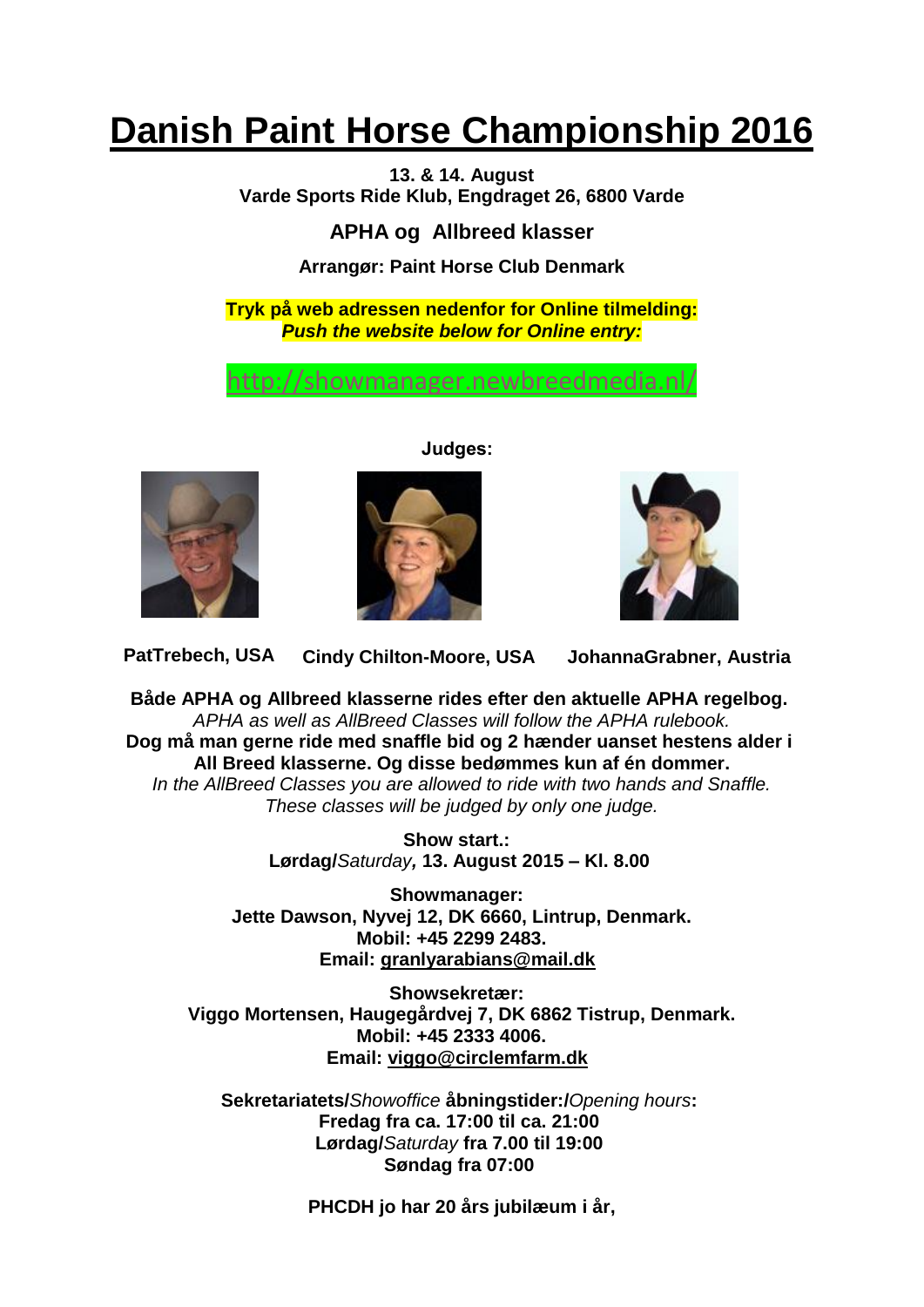## **Derfor har vi valgt at holde en jubilæums middag lørdag aften kl. 19:00, som er gratis for vores medlemmer. Medlemmer der ikke deltager i showet er også velkomne. Ikke medlemmer kan også deltage, det koster bare Dkr.: 130,-**

*This Year the PHCDK celebrate our 20.th Anniversary.*

*You are all welcome to join our" Saturday Night Dinner". The dinner will be free for all PHCDK members. Non-members are very welcome too! (They just have to pay for the dinner themselves) See: It's not bad to be a PHCDK Member – Right! ;-)*

**Deadline for tilmelding er 1. August 2016. Late Fee er Dkr.: 300.**

*Entry deadline is August 1st.2016. Late Fee is Dkr. 300, - EUR 40, -*

## **Obs!! Der kan IKKE bestilles boks EFTER deadline!!** *Note!! There will be NO additional Boxstalls available AFTER deadline*

| <b>Priser:</b>                                                          |            | <b>Dkr EUR</b> |
|-------------------------------------------------------------------------|------------|----------------|
| Start pr. klasse, APHA (Regular og Solid Paint Bred)                    | 300        | 40             |
| Start pr. klasse, All Breed                                             | 100        | 15             |
| 20 års Jubilæums APHA Weekend card pr. Hest / rytter,                   |            |                |
| Regular eller SPB, - Novice/Youth/Amateur/Open klasser                  | 1500       | <u>200</u>     |
| <b>APHA Baby weekend card</b>                                           | 1200       | 160            |
| <b>Boks med halm</b> (medbring selv krybber)                            | 900        | 125            |
| Boks med 2 baller spåner (medbring selv krybber)                        | 1000       | 135            |
| Spåner pr. balle                                                        | 100        | 15             |
| Hø                                                                      | 75         | 10             |
| <b>Depositum</b> (Betales tilbage ved aflevering af rengjort boks)      | <b>200</b> | 30             |
| <b>Facility fee</b> (Kun for tilmeldte heste som ikke har bestilt boks) | 100        | 15             |
| <b>Office Charge.</b> (Gratis for PHCDK medlemmer)                      | 100        | 15             |
| <b>APHA Fee (Kun for Paint Horses)</b>                                  | 150        | 20             |
| Late Fee (Efter 1. August)                                              | 300        | 40             |
| Lørdag aften Dinner (For PHCDK medlemmer)                               | 0          | 0              |
| Lørdag aften Dinner (Voksne, ikke- PHCDK medlemmer)                     | 130        | 20             |
| Lørdag aften Dinner (15 år el. yngre, ikke- PHCDK medlemmer)            | 65         | 10             |
| 2016 PHCDK medlemskab (Voksen)                                          | 350        | 40             |
| 2016 PHCDK medlemskab (Youth)                                           | 150        | 20             |
|                                                                         |            |                |
|                                                                         |            |                |

| Costs:                                                              |          | <b>Dkr EUR</b> |
|---------------------------------------------------------------------|----------|----------------|
| <b>Entry each Class, APHA (Regular og Solid Paint Bred)</b>         | 300      | 40             |
| <b>Entry each Class, All Breed</b>                                  | 100      | 15             |
| 20 års Anniversary APHA Weekend card each. Horse / Rider,           |          |                |
| <b>Regular or SPB, - Novice/Youth/Amateur/Open Classes</b>          | 1500 200 |                |
| <b>APHA Baby weekend card (2-Years and younger horses)</b>          | 1200     | 160            |
| <b>Boxstall with straw (Bring your own cribs)</b>                   | 900      | 125            |
| <b>Boxstall with 2 bags of wood shavings (Bring your own cribs)</b> | 1000     | 135            |
| Extra wood shavings each bag                                        | 100      | 15             |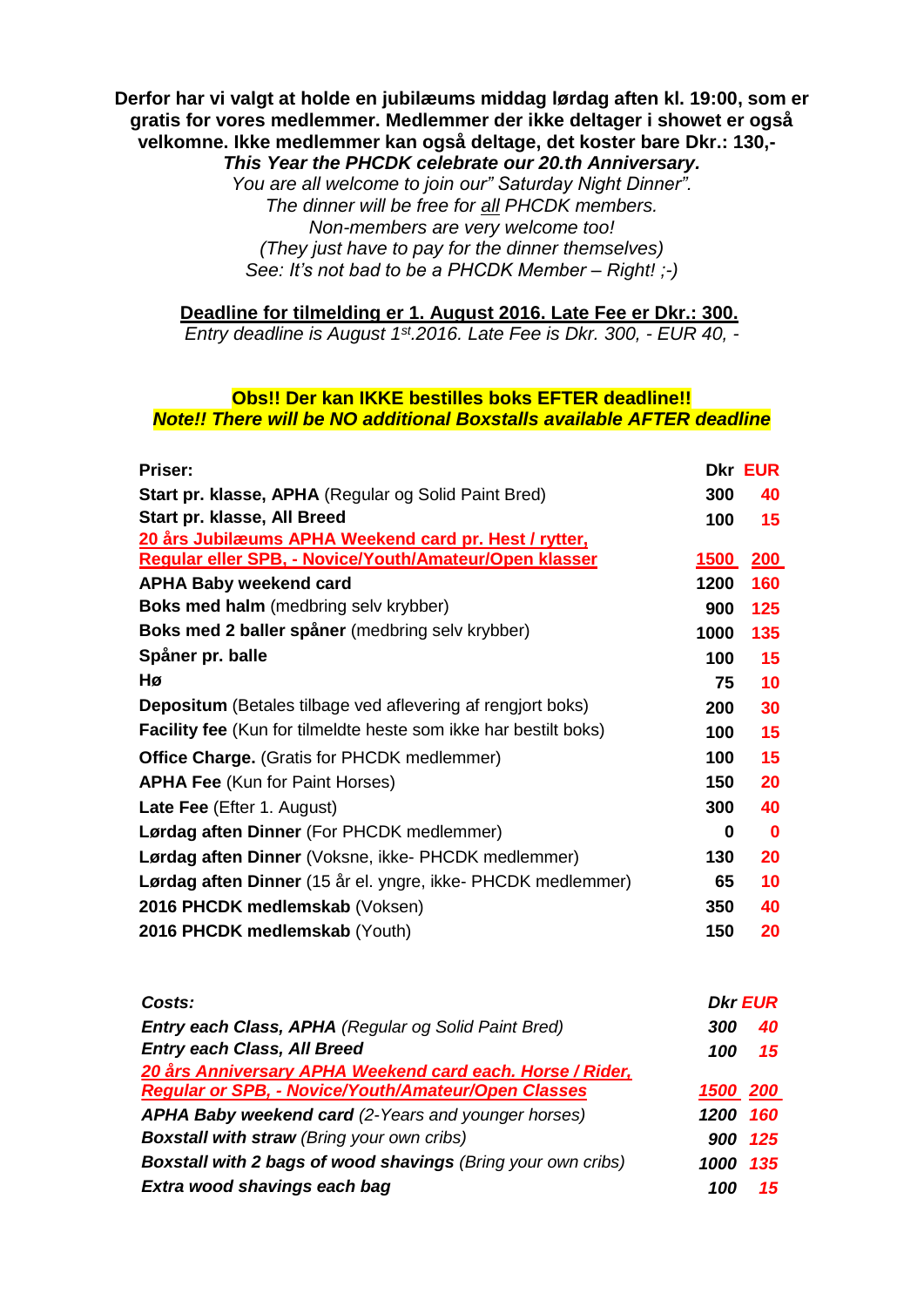| <b>Hay</b> (For one horse for the weekend)                                         | 75  | 10        |
|------------------------------------------------------------------------------------|-----|-----------|
| <b>Deposit</b> (paid back when returning the cleaned boxstall)                     | 200 | 30        |
| <b>Facility fee</b> (Only for participating horses that have not ordered boxstall) | 100 | 15        |
| <b>Office Charge</b> (Free for members of PHCDK)                                   | 100 | 15        |
| <b>APHA Fee (Only Paint Horses)</b>                                                | 150 | <b>20</b> |
| <b>Late Fee</b> (After August $1^{st}$ .)                                          | 300 | 40        |
| <b>Saturday night Dinner (for members of PHCDK)</b>                                | 0   | 0         |
| <b>Saturday night Dinner (Adults, non-members of PHCDK)</b>                        | 130 | <b>20</b> |
| Saturday night Dinner (15 years or younger non-members of PHCDK)                   | 65  | 10        |
| 2016 PHCDK membership (Adult)                                                      | 350 | 40        |
| 2016 PHCDK membership (Youth)                                                      | 150 | 20        |

## **Betaling/***Payments:* **Paint Horse Club Denmark, Nordea Reg.: 2277 Konto/***Account***:  6884 115 025 IBAN DK1120006884115025 Swift: NDEADKKK**

**Det er meget vigtigt, at angive navn på rytter og hest på konto overførslen. Startpenge og alle gebyrer skal være betalt fuldt ud på ovennævnte konto inden tilmeldingen er gyldig.**

*It is VERY important to fill in your names for both Rider and horse at your payments transfer.*

**En tydelig kopi af hestens "APHA Certificate of Registration" og kopi af alle nødvendige APHA medlemskort SKAL sendes til showsekretæren.**

*A clear copy and your hors's APHA Certificate as well as all your APHA membership cards MUST be E-mailed to the show Secretary.*

**Alle heste skal være vaccineret efter de gældende regler og medbringe hestepas, som på forlangende skal fremvises i sekretariatet***.*

*ALL horses must show their vaccination papers to the show office.* **For udenlandske heste skal de lovpligtige kredsdyrlægepapirer fremvises i** 

**sekretariatet.**

*All Foreign horse (Except Sweden) MUST bring their Federal Veterinarian papers. (Please see Yellow market notification below).*

**Vi gør opmærksom på, at alle deltagere i APHA klasserne skal være medlem af APHA. Der kan i nødstilfælde købes APHA Amateur kort inden showstart. Men kun med en ekstra afgift (rush gebyr) på Dkr. 140.**

**I All Breed klasserne, er der ingen krav** 

**om medlemsskab. Her kan enhver deltage med enhver hest.**

*All APHA Exhibitors MUST be current members of the APHA. There's no such rules for All-Breed exhibitors.*

**Alders opdelte klasser, som ikke har deltagere nok til at gøre dem point givende kan blive slået sammen til en all ages klasse.**

*All Age-separated classes with too few entries can be merged into an "All-ages" class.*